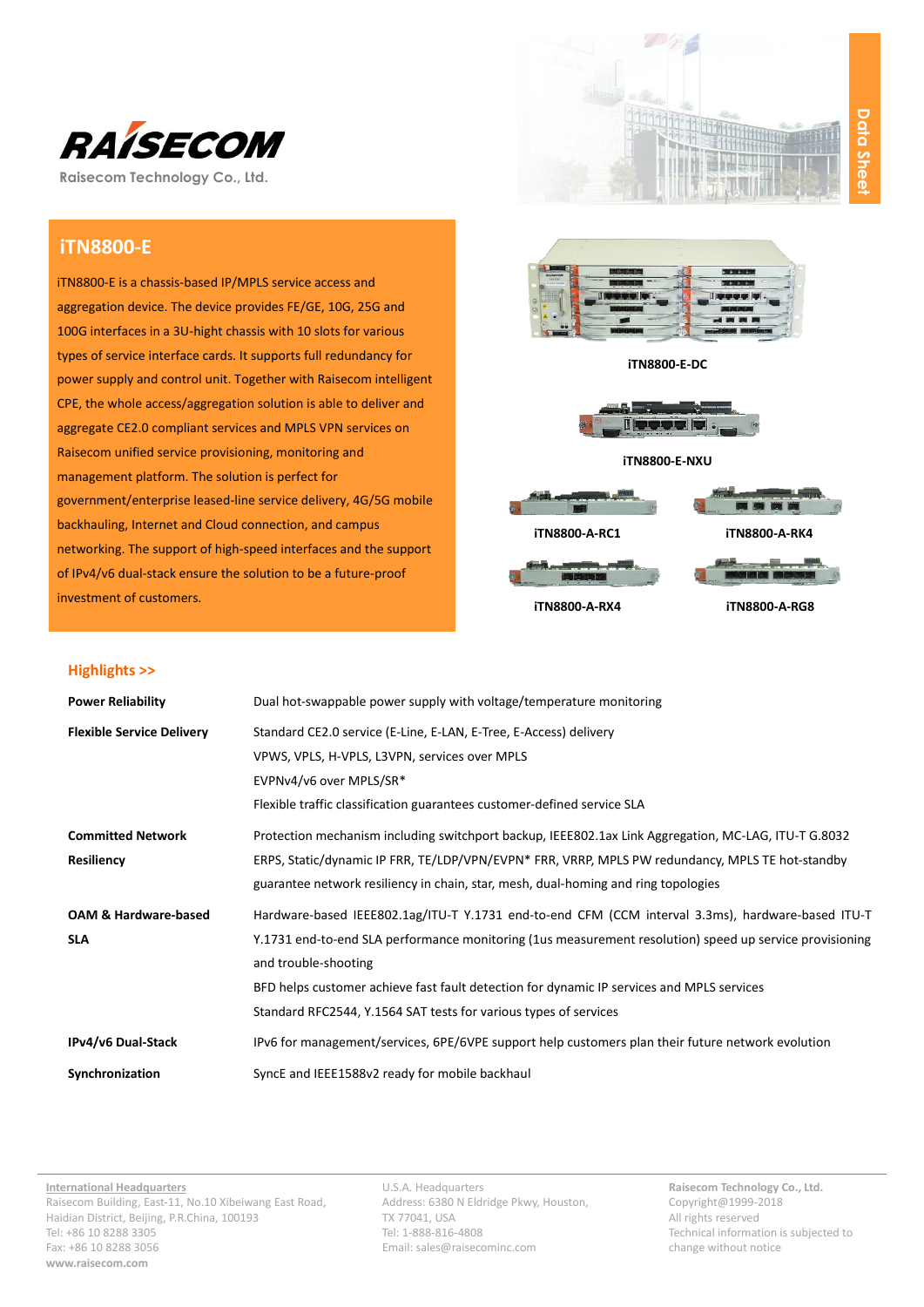



## **Application >>**

## **Business Leased-Line Service Delivery**

iTN8800-E working with Raisecom intelligent CPE RAX700 series can deliver 1G/10G standard CE2.0 E-Line, E-LAN, E-Tree and E-access services. It is also capable of delivering L2VPN and L3VPN services over MPLS core, EVPN over MPLS core and EVPN over SR as a PE device. The service delivery can be very flexible. ZTP and hardware-based CFM and SLA ensure service providers an easier way to deploy and manage the services. Various fault detection and protection mechanisms guarantee high availability and stability of services.



### **New Generation Mobile Backhaul**

MPLS L2VPN + L3VPN and MPLS E2E L3VPN are the common ways to carry mobile backhaul traffic as the mobile network is evolving to 4G and 5G. New technologies like EVPN and SR are also introduced to simplify the network, and optimize network agility and scalability in the 5G era. iTN8800-E supports these services with full flexibility, guaranteed SLA and high reliability, and its support of SyncE and IEEE1588 V2 guarantees accurate synchronization along the service delivery.



**International Headquarters** Raisecom Building, East-11, No.10 Xibeiwang East Road, Haidian District, Beijing, P.R.China, 100193 Tel: +86 10 8288 3305 Fax: +86 10 8288 3056 **www.raisecom.com**

U.S.A. Headquarters Address: 6380 N Eldridge Pkwy, Houston, TX 77041, USA Tel: 1-888-816-4808 Email[: sales@raisecominc.com](mailto:sales@raisecominc.com)

**Raisecom Technology Co., Ltd.** Copyright@1999-2018 All rights reserved Technical information is subjected to change without notice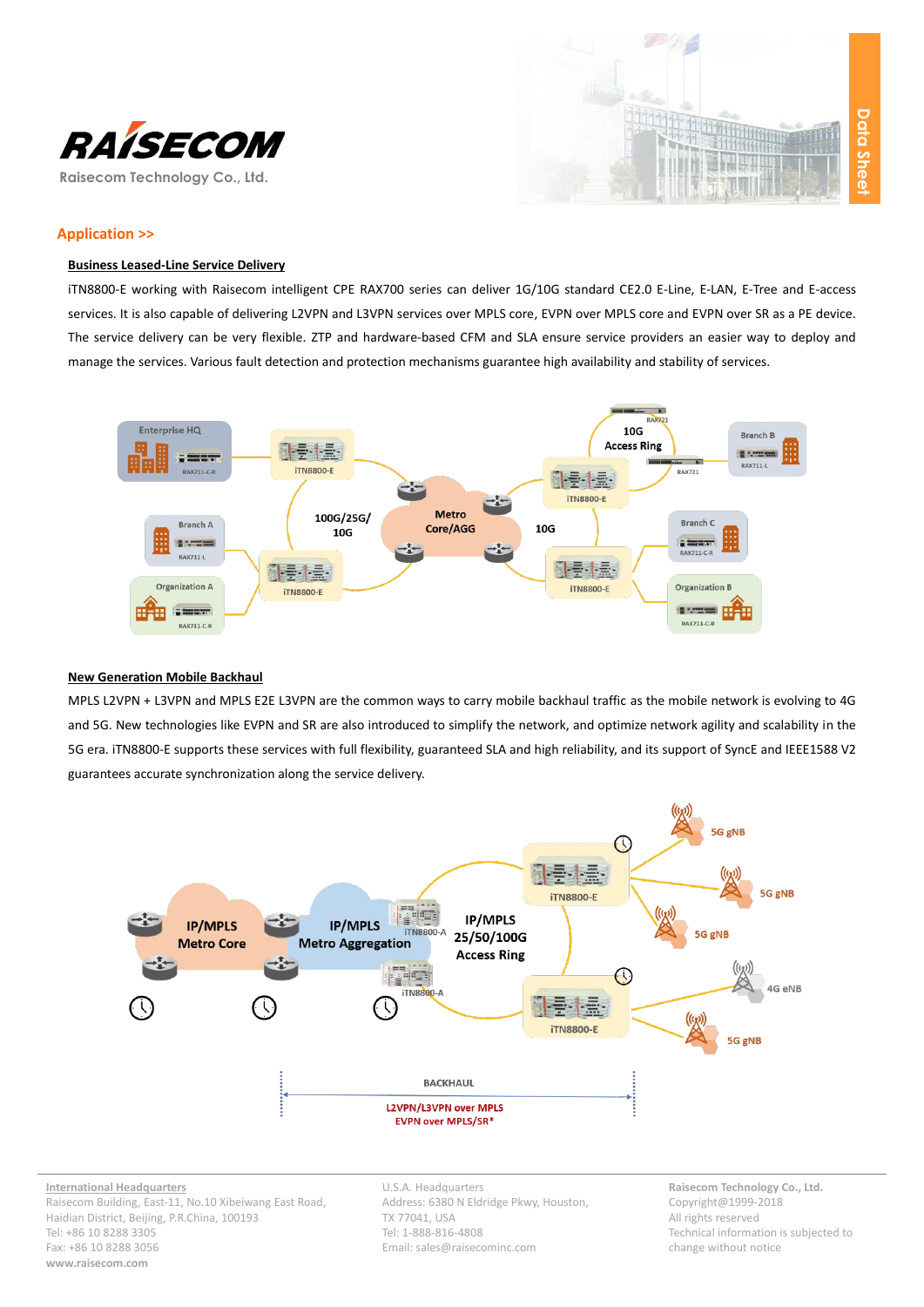

**Raisecom Technology Co., Ltd.**



#### **Key Features >>**

| <b>Ethernet Service</b><br>$\bullet$ | MAC address table: 32K                                                              |
|--------------------------------------|-------------------------------------------------------------------------------------|
|                                      | Jumbo frame up to 10K Bytes                                                         |
| 0                                    | 4,094 VLANs, IEEE802.1Q VLAN, IEEE802.1ad QinQ                                      |
|                                      | Layer 2 control protocol (L2CP) handling                                            |
|                                      | <b>Super VLAN</b>                                                                   |
|                                      | Private VLAN (PVLAN) with primary, community and isolated type                      |
| <b>IP Service</b>                    | IPv4/v6 static routing                                                              |
|                                      | RIPv1/v2/ng, OSPFv2/v3, ISISv4/v6 and BGP4/4+                                       |
|                                      | PMTU IPv4/v6                                                                        |
| $\bullet$                            | VRF Lite IPv4/v6                                                                    |
|                                      | DHCPv4/v6 server, client, relay, snooping                                           |
|                                      | 6PE/6VPE                                                                            |
| <b>MPLS Service</b><br>$\bullet$     | MPLS L2VPN: VPWS, VPLS, H-VPLS, MS-PW                                               |
|                                      | <b>MPLS L3VPN</b>                                                                   |
|                                      | MPLS EVPN*                                                                          |
| $\bullet$                            | Static CR-LSP, LDP, CSPF, RSVP-TE, tunnel policy                                    |
| $\bullet$                            | Inter-AS MPLS L2VPN Option A, B, C                                                  |
| $\bullet$                            | Inter-AS MPLS L3VPN Option A, B, C                                                  |
| Multicast<br>$\bullet$               | IGMP v1, v2, v3                                                                     |
|                                      | IGMP Snooping, MVR, VLAN copy, Proxy                                                |
|                                      | MLD v1, v2                                                                          |
|                                      | <b>MLD Snooping</b>                                                                 |
|                                      | PIM-SM and PIM-SSM IPv4/v6                                                          |
| QoS<br>$\bullet$                     | Flexible traffic classification based on MAC, IP, port, VLAN, CoS, DSCP, etc.       |
|                                      | Traffic policing with color-aware and color-blind mode, two-rate three-color marker |
|                                      | <b>Hierarchical CAR</b>                                                             |
|                                      | 8 local priority, 8 queues per port                                                 |
|                                      | <b>WRED</b>                                                                         |
|                                      | Traffic shaping per queue/port                                                      |
|                                      | SP/WRR/SP+WRR queue scheduling                                                      |
| Reliability                          | IEEE802.1ax Link aggregation group, manual, LACP                                    |
|                                      | MC-LAG                                                                              |
|                                      | Switchport backup                                                                   |
|                                      | STP, RSTP, MSTP, MRSTP                                                              |
|                                      | ITU-T G.8032 ERPS based on port or CFM, switchover time less than 50ms              |
|                                      | Port/VLAN-based Ethernet loop detection                                             |

U.S.A. Headquarters Address: 6380 N Eldridge Pkwy, Houston, TX 77041, USA Tel: 1-888-816-4808 Email[: sales@raisecominc.com](mailto:sales@raisecominc.com)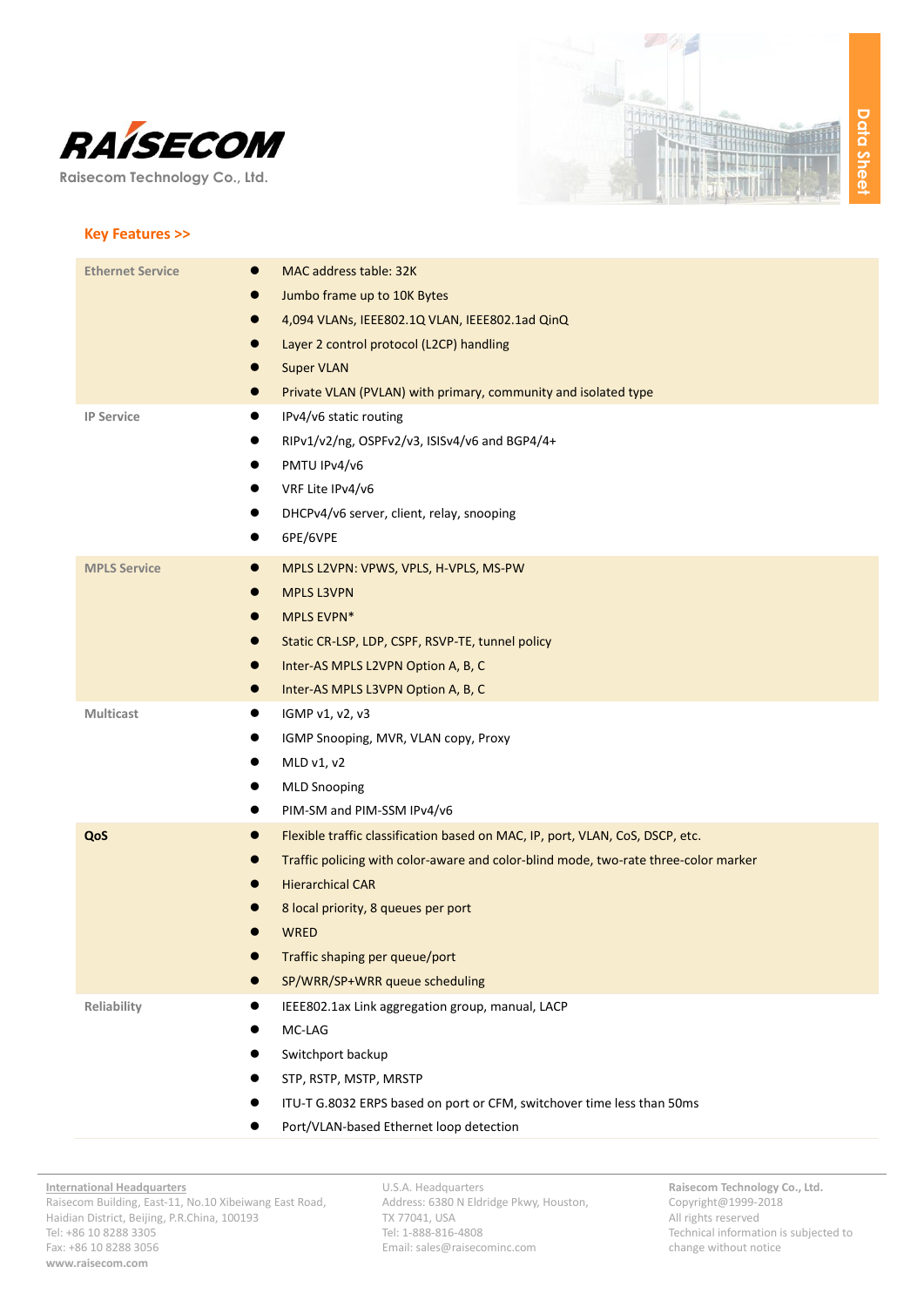



|                                     | Ethernet fault propagation, MPLS PW fault propagation                                                |
|-------------------------------------|------------------------------------------------------------------------------------------------------|
|                                     | <b>ULDP</b>                                                                                          |
|                                     | IPv4/v6 ECMP                                                                                         |
|                                     | Static/dynamic IPv4/v6 FRR, TE/LDP/VPN FRR                                                           |
|                                     | <b>VRRP</b>                                                                                          |
|                                     | MPLS PW redundancy, MPLS TE redundancy, MPLS TE hot-standby                                          |
| <b>OAM</b><br>$\bullet$             | IEEE 802.3ah EFM-OAM                                                                                 |
| $\bullet$                           | IEEE 802.1ag/ITU-T Y.1731 CFM                                                                        |
| $\bullet$                           | ITU-T Y.1731 performance monitoring (LM, DM) for Ethernet and MPLS L2VPN                             |
| $\bullet$                           | RFC2544 for Ethernet and MPLS L2VPN, Y.1564 for Ethernet, IP, MPLS L2VPN, MPLS L3VPN                 |
| 0                                   | 10G throughput test                                                                                  |
| $\bullet$                           | TWAMP-Lite for Ethernet, IP, MPLS L3VPN                                                              |
|                                     | Layer 2 loopback with MAC swap                                                                       |
| $\bullet$                           | MPLS ping and traceroute                                                                             |
| D                                   | BFD for interface, static routing, RIP, OSPF, ISIS, BGP, LDP, LSP, CR-LSP, PW, MS-PW, VRRP, FRR, PIM |
| $\bullet$                           | L2/L3 Dying Gasp in case of power failure                                                            |
| <b>Security</b><br>$\bullet$        | <b>CPU CAR</b>                                                                                       |
|                                     | CPU anti-attack for Land, Ping of death, ICMP unreachable/redirecting/forward, Tear drop, Smurf,     |
|                                     | Fraggle, WinNuke, TCP malformed                                                                      |
|                                     | DHCPv4/v6 Snooping                                                                                   |
|                                     | ARP filter                                                                                           |
|                                     | IPv4/v6 IPSG                                                                                         |
|                                     | ACL based on VLAN, CoS, MAC, Ethernet Type, IP or user-define                                        |
|                                     | RADIUS, TACACS+                                                                                      |
|                                     | Storm control (broadcast, multicast, DLF)                                                            |
|                                     | Port-security MAC                                                                                    |
| <b>Maintenance and</b><br>$\bullet$ | Zero-touch provisioning based on standard DHCP                                                       |
| <b>Management</b>                   | SNMP v1/v2/v3 based GUI management                                                                   |
|                                     | CLI management by local CONSOLE, Telnet and SSHv2                                                    |
|                                     | KeepAlive, RMON, LLDP, Syslog                                                                        |
|                                     | SFP digital diagnostic management (DDM)                                                              |
|                                     | CPU, memory monitoring                                                                               |
|                                     | Voltage and temperature monitoring                                                                   |
| Synchronization                     | NTP, SNTP                                                                                            |
|                                     | SyncE                                                                                                |
|                                     | IEEE1588 v2 TC, BC/OC*                                                                               |

U.S.A. Headquarters Address: 6380 N Eldridge Pkwy, Houston, TX 77041, USA Tel: 1-888-816-4808 Email[: sales@raisecominc.com](mailto:sales@raisecominc.com)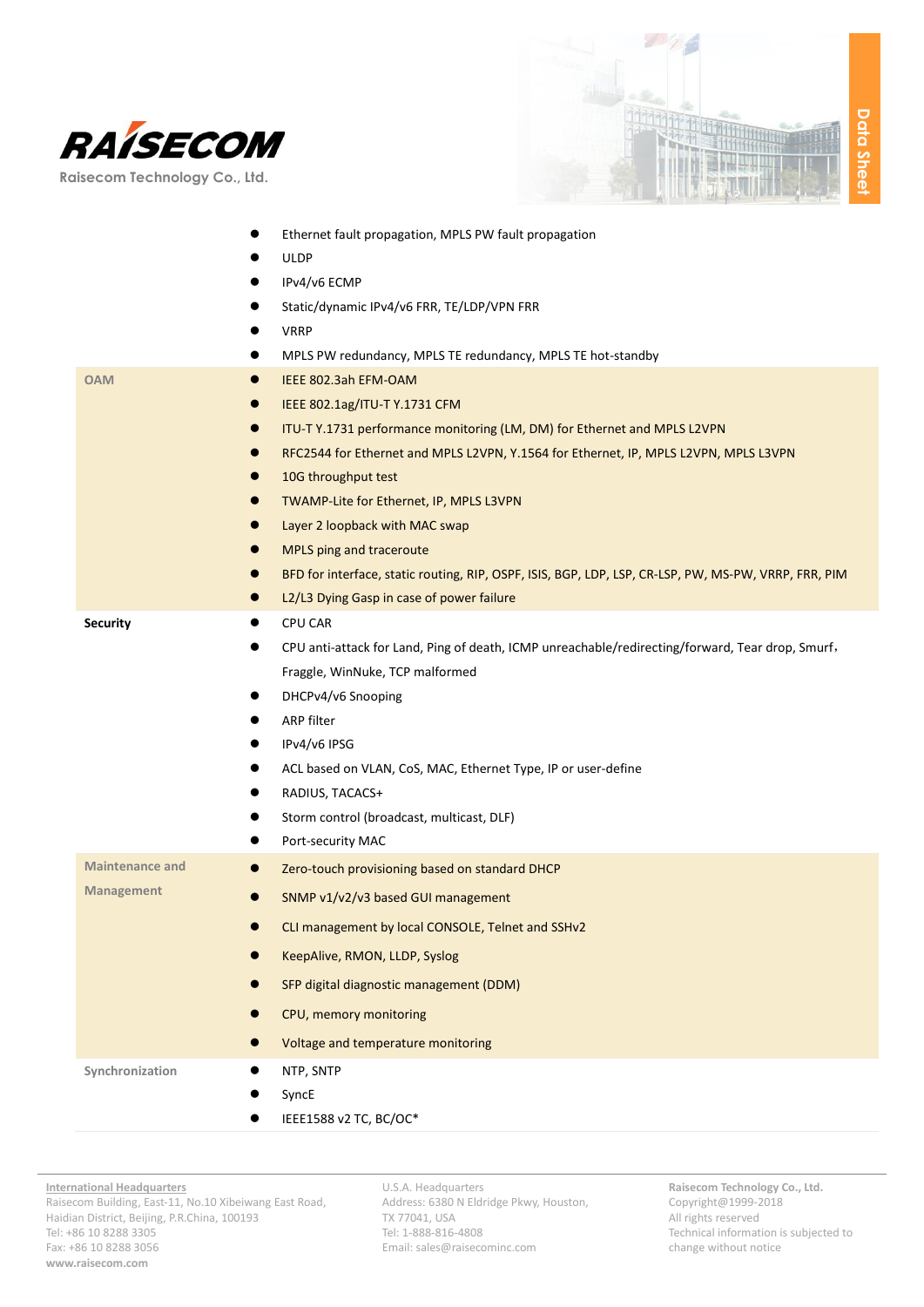



# **Specifications >>**

| Switching capacity: 300Gbps             |
|-----------------------------------------|
| <b>iTN8800-E-NXU</b>                    |
| 1 x CONSOLE (USB);                      |
| 1 x NEG management port (RJ-45)         |
| 1 x EXT management cascade port (RJ-45) |
| 2 x 1PPS+TOD I/O ports (RJ-45)          |
| 1 x 2Mbps/2MHz clock I/O port (RJ-45)   |
| Service Interface Cards:                |
| Up to 2 x 100G or 8 x 25G               |
| Up to 32 x 10G                          |
| Up to 48 x 1G                           |
| Dual, hot-swappable DC                  |
| DC: -48V, -40~-57V                      |
| Power Consumption: ≤ 390 (full load)    |
| Operating:                              |
| Temperature: -5~45°C                    |
| Humidity: 10~90% non-condensing         |
| Storage and Transportation:             |
| Temperature: -25~60°C                   |
| 444(W)mm x 220(D)mm x 133.5(H)mm        |
| 21.3Kg (fully equipped)                 |
|                                         |

## **Compliances >>**

**Standards & protocols**

| CE, UL, FCC compliance                      |
|---------------------------------------------|
| <b>EMC Class A</b>                          |
| <b>RoHS</b> compliance                      |
| IEEE802.3, 802.3u, 802.3z, 802.3-2008       |
| IEEE802.1D, 802.1Q, 802.1p, 802.1ad         |
| IEEE802.1ax, ITU-T G.8031, G.8032           |
| IEEE802.3ah, 802.1ag, ITU-T Y.1731          |
| <b>RFC5357</b>                              |
| <b>IEEE802.1AB</b>                          |
| MEF6, 9, 10, 11, 13, 14, 16, 17, 20, 31, 36 |
| <b>MEF CE2.0 Compliance</b>                 |
| RFC826, 768, 793                            |
| RFC792, 4443                                |
| RFC2131, 2132, 3046, 3315, 4649             |
| RFC2328, 3630, 5187, 3101, 3137, 3623       |
| RFC1195,2966, 3567, 3277, 2763              |
| RFC1771, 1772, 1997, 2439, 3065, 4271,      |
| 4273, 4760, 4893, 5575                      |
| RFC3031, 3032, 3034, 3035, 3036, 3037,      |
| 4182, 5036, 5462                            |
| RFC3209, 3473, 6511                         |
| RFC4447, 4448, 4761, 4762, 5659             |
| RFC4090, 5286, 5883, 7130                   |
| RFC4377, 4378, 4379                         |
| RFC1112, 2236, 3376, 4605, 3618, 2362,      |
| 2710, 4541                                  |
| <b>IEEE1588v2</b>                           |
| ITU-T G.8261, G.8262, G.8264                |

U.S.A. Headquarters Address: 6380 N Eldridge Pkwy, Houston, TX 77041, USA Tel: 1-888-816-4808 Email[: sales@raisecominc.com](mailto:sales@raisecominc.com)

**Raisecom Technology Co., Ltd.** Copyright@1999-2018 All rights reserved Technical information is subjected to change without notice